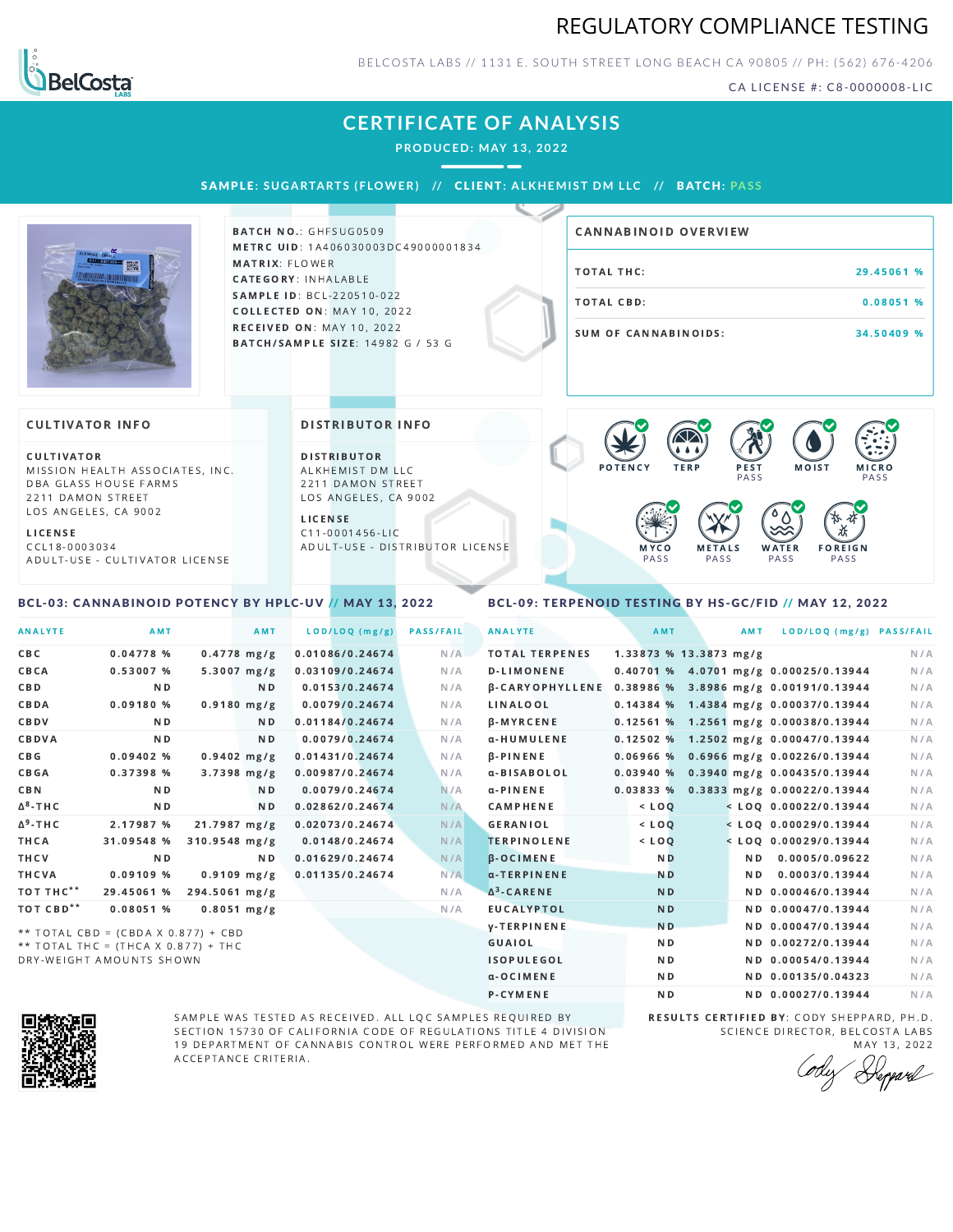## REGULATORY COMPLIANCE TESTING

#### <span id="page-1-0"></span>BCL-05: RESIDUAL PESTICIDE ANALYSIS BY LC-MS/MS ESI // MAY 12, 2022

| <b>ANALYTE</b>                  |               | LIMIT $AMT (\mu g/g)$ | LOD/LOQ (µg/g) PASS/FAIL |             | <b>ANALYTE</b>          |               | LIMIT AMT (µg/g) | LOD/LOQ (µg/g) PASS/FAIL |             |
|---------------------------------|---------------|-----------------------|--------------------------|-------------|-------------------------|---------------|------------------|--------------------------|-------------|
| <b>ABAMECTIN</b>                | $0.1 \mu g/g$ | N D                   | 0.01153/0.04             | <b>PASS</b> | METALAXYL               | $2 \mu g/g$   | N D              | 0.00503/0.02             | PASS        |
| <b>ACEPHATE</b>                 | $0.1 \mu g/g$ | ND.                   | 0.00368/0.02             | PASS        | <b>METHIOCARB</b>       | Any amt       | N D              | 0.00503/0.02             | PASS        |
| ACEQUINOCYL                     | $0.1 \mu g/g$ | ND.                   | 0.00417/0.02             | PASS        | METHOMYL                | 1 $\mu$ g/g   | N D              | 0.00494/0.02             | PASS        |
| <b>ACETAMIPRID</b>              | $0.1 \mu g/g$ | N D                   | 0.00464/0.02             | <b>PASS</b> | <b>MEVINPHOS</b>        | Any amt       | N D              |                          | PASS        |
| <b>ALDICARB</b>                 | Any amt       | N D                   | 0.01109/0.04             | <b>PASS</b> | <b>MEVINPHOSI</b>       |               | N D              | 0.00163/0.0084           | N/A         |
| <b>AZOXYSTROBIN</b>             | $0.1 \mu g/g$ | ND.                   | 0.00639/0.02             | PASS        | <b>MEVINPHOS II</b>     |               | N D              | 0.00542/0.0316           | N/A         |
| <b>BIFENAZATE</b>               | $0.1 \mu g/g$ | N D                   | 0.00355/0.02             | PASS        | <b>MYCLOBUTANIL</b>     | $0.1 \mu g/g$ | N D              | 0.00867/0.04             | PASS        |
| <b>BIFENTHRIN</b>               | $3 \mu g/g$   | N D                   | 0.00473/0.04             | <b>PASS</b> | <b>NALED</b>            | $0.1 \mu g/g$ | N D              | 0.00328/0.02             | PASS        |
| <b>BOSCALID</b>                 | $0.1 \mu g/g$ | N D                   | 0.00494/0.02             | PASS        | OXAMYL                  | $0.5 \mu g/g$ | N D              | 0.00455/0.02             | PASS        |
| CARBARYL                        | $0.5 \mu g/g$ | N D                   | 0.00295/0.02             | PASS        | PACLOBUTRAZOL           | Any amt       | N D              | 0.00714/0.04             | <b>PASS</b> |
| CARBOFURAN                      | Any amt       | N D                   | 0.00613/0.02             | <b>PASS</b> | <b>PERMETHRIN</b>       | $0.5 \mu g/g$ | N D              |                          | PASS        |
| CHLORANTRANIL-<br><b>IPROLE</b> | $10 \mu g/g$  | N D                   | 0.00697/0.04             | PASS        | PERMETHRIN CIS          |               | N D              | 0.00237/0.0082           | N/A         |
| <b>CLOFENTEZINE</b>             | $0.1 \mu g/g$ | N D                   | 0.0054/0.02              | <b>PASS</b> | PERMETHRIN TRANS        |               | N D              | 0.00245/0.0118           | N/A         |
| COUMAPHOS                       | Any amt       | N D                   | 0.00215/0.02             | <b>PASS</b> | <b>PHOSMET</b>          | $0.1 \mu g/g$ | N D              | 0.0043/0.02              | PASS        |
| CYFLUTHRIN                      | $2 \mu g/g$   | ND.                   | 0.05508/0.2              | <b>PASS</b> | PIPERONYLBUTO-<br>XIDE  | $3 \mu g/g$   | N D              | 0.00247/0.02             | PASS        |
| <b>CYPERMETHRIN</b>             | 1 $\mu$ g/g   | N D                   | 0.00556/0.04             | <b>PASS</b> | <b>PRALLETHRIN</b>      | $0.1 \mu g/g$ | N D              | 0.00392/0.02             | PASS        |
| <b>DAMINOZIDE</b>               | Any amt       | N D                   | 0.00227/0.04             | PASS        | <b>PROPICONAZOLE</b>    | $0.1 \mu g/g$ | ND.              | 0.0024/0.02              | PASS        |
| <b>DIAZINON</b>                 | $0.1 \mu g/g$ | N D                   | 0.00487/0.02             | <b>PASS</b> | <b>PROPOXUR</b>         | Any amt       | N D              | 0.00374/0.02             | PASS        |
| <b>DIMETHOATE</b>               | Any amt       | N D                   | 0.00354/0.02             | PASS        | <b>PYRETHRINS</b>       | $0.5 \mu g/g$ | $<$ LOQ          |                          | PASS        |
| <b>DIMETHOMORPH</b>             | $2 \mu g/g$   | N D                   |                          | PASS        | PYRETHRINS PYRETHRIN I  |               | $<$ LOQ          | 0.00726/0.04             | N/A         |
| <b>DIMETHOMORPH I</b>           |               | N D                   | 0.00109/0.0078           | N/A         | PYRETHRINS PYRETHRIN II |               |                  | < LOQ 0.00754/0.02284    | N/A         |
| <b>DIMETHOMORPH II</b>          |               | ND                    | 0.0015/0.0122            | N/A         | PYRIDABEN               | $0.1 \mu g/g$ | N D              | 0.0034/0.02              | PASS        |
| <b>ETHOPROPHOS</b>              | Any amt       | ND.                   | 0.0041/0.02              | PASS        | <b>SPINETORAM</b>       | $0.1 \mu g/g$ | N D              |                          | PASS        |
| <b>ETOFENPROX</b>               | Any amt       | N D                   | 0.00274/0.02             | <b>PASS</b> | <b>SPINETORAM J</b>     |               | N D              | 0.00329/0.016            | N/A         |
| <b>ETOXAZOLE</b>                | $0.1 \mu g/g$ | N D                   | 0.00385/0.02             | PASS        | <b>SPINETORAM L</b>     |               | N D              | 0.00157/0.016            | N/A         |
| <b>FENHEXAMID</b>               | $0.1 \mu g/g$ | N D                   | 0.01055/0.02             | <b>PASS</b> | <b>SPINOSAD</b>         | $0.1 \mu g/g$ | N D              |                          | <b>PASS</b> |
| <b>FENOXYCARB</b>               | Any amt       | N D                   | 0.00175/0.02             | <b>PASS</b> | SPINOSAD A              |               |                  | ND 0.00205/0.01438       | N/A         |
| <b>FENPYROXIMATE</b>            | $0.1 \mu g/g$ | N D                   | 0.00481/0.02             | <b>PASS</b> | SPINOSAD D              |               |                  | ND 0.00104/0.00498       | N/A         |
| <b>FIPRONIL</b>                 | Any amt       | N D                   | 0.00478/0.02             | <b>PASS</b> | <b>SPIROMESIFEN</b>     | $0.1 \mu g/g$ | N D              | 0.00944/0.04             | PASS        |
| <b>FLONICAMID</b>               | $0.1 \mu g/g$ | N D                   | 0.00398/0.02             | <b>PASS</b> | <b>SPIROTETRAMAT</b>    | $0.1 \mu g/g$ | N D              | 0.00208/0.02             | PASS        |
| FLUDIOXONIL                     | $0.1 \mu g/g$ | N D                   | 0.01369/0.04             | <b>PASS</b> | <b>SPIROXAMINE</b>      | Any amt       | N D              | 0.00344/0.02             | PASS        |
| <b>HEXYTHIAZOX</b>              | 0.1 µg/g      | N D                   | 0.00297/0.02             | PASS        | <b>TEBUCONAZOLE</b>     | $0.1 \mu g/g$ | N D              | 0.00816/0.04             | PASS        |
| IMAZALIL                        | Any amt       | N D                   | 0.0056/0.02              | <b>PASS</b> | <b>THIACLOPRID</b>      | Any amt       | N D              | 0.0039/0.02              | PASS        |
| <b>IMIDACLOPRID</b>             | $5 \mu g/g$   | N D                   | 0.00645/0.02             | PASS        | <b>THIAMETHOXAM</b>     | $5 \mu g/g$   | N D              | 0.00358/0.02             | PASS        |
| <b>KRESOXIM-</b><br>METHYL      | $0.1 \mu g/g$ | N D                   | 0.00339/0.02             | PASS        | TRIFLOXYSTROB-<br>IN    | $0.1 \mu g/g$ | N D              | 0.00421/0.02             | PASS        |
| MALATHION                       | 0.5 µg/g      | N D                   | 0.00472/0.02             | PASS        |                         |               |                  |                          |             |

### BCL-13: PESTICIDE TESTING BY GC/MS // MAY 12, 2022

| <b>ANALYTE</b>         | LIMIT         | $AMT(\mu g/g)$ | LOD/LOQ (µg/g)  | <b>PASS/FAIL</b> |
|------------------------|---------------|----------------|-----------------|------------------|
| <b>CAPTAN</b>          | $0.7 \mu g/g$ | N D            | 0.03128/0.09473 | <b>PASS</b>      |
| CHLORDANE              | Any amt       | N D            |                 | <b>PASS</b>      |
| <b>CHLORDANE CIS</b>   |               | N D            | 0.01106/0.03354 | N / A            |
| <b>CHLORDANE TRANS</b> |               | N D            | 0.01058/0.03199 | N / A            |

| <b>ANALYTE</b>          | LIMIT   | AMT (µg/g) | LOD/LOQ (µg/g)  | <b>PASS/FAIL</b> |
|-------------------------|---------|------------|-----------------|------------------|
| <b>CHLORPYRIFOS</b>     | Any amt | N D        | 0.01112/0.03378 | <b>PASS</b>      |
| <b>DICHLORVOS</b>       | Any amt | N D        | 0.01171/0.0355  | <b>PASS</b>      |
| <b>METHYL PARATHION</b> | Any amt | N D        | 0.01344/0.04073 | <b>PASS</b>      |